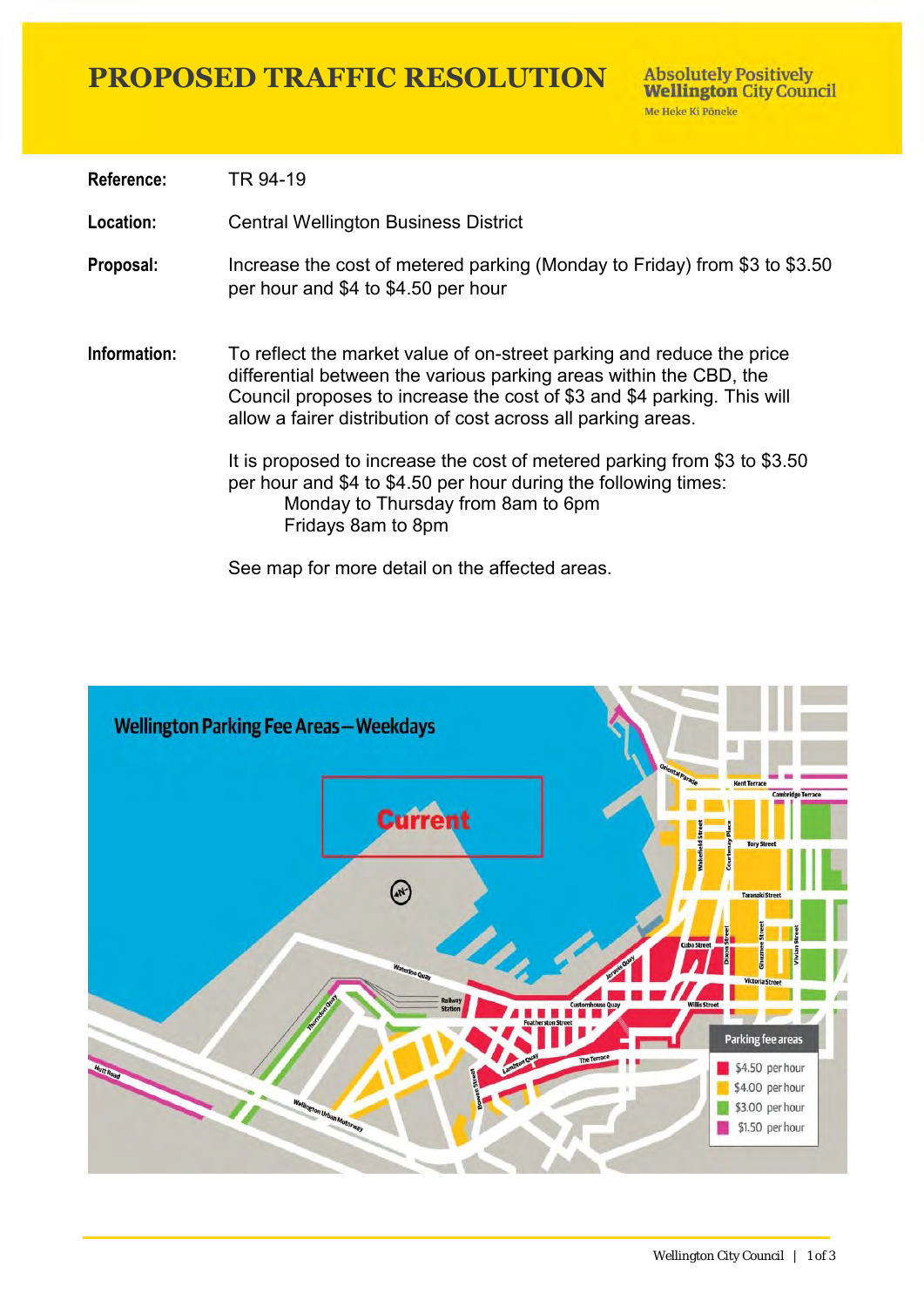# **PROPOSED TRAFFIC RESOLUTION**

**Absolutely Positively<br>Wellington City Council** Me Heke Ki Pôneke



### **Key Dates:**

|    | Advertisement in the Dominion Post Newspaper            | 16 April 2019 |
|----|---------------------------------------------------------|---------------|
| 2) | Feedback period closes.                                 | 8 May 2019    |
| 3) | Report sent to City Strategy Committee for<br>approval. | 20 June 2019  |
| 4) | Report sent to Council for approval                     | 26 June 2019  |
| 5) | Enforcement start                                       | 1 July 2019   |